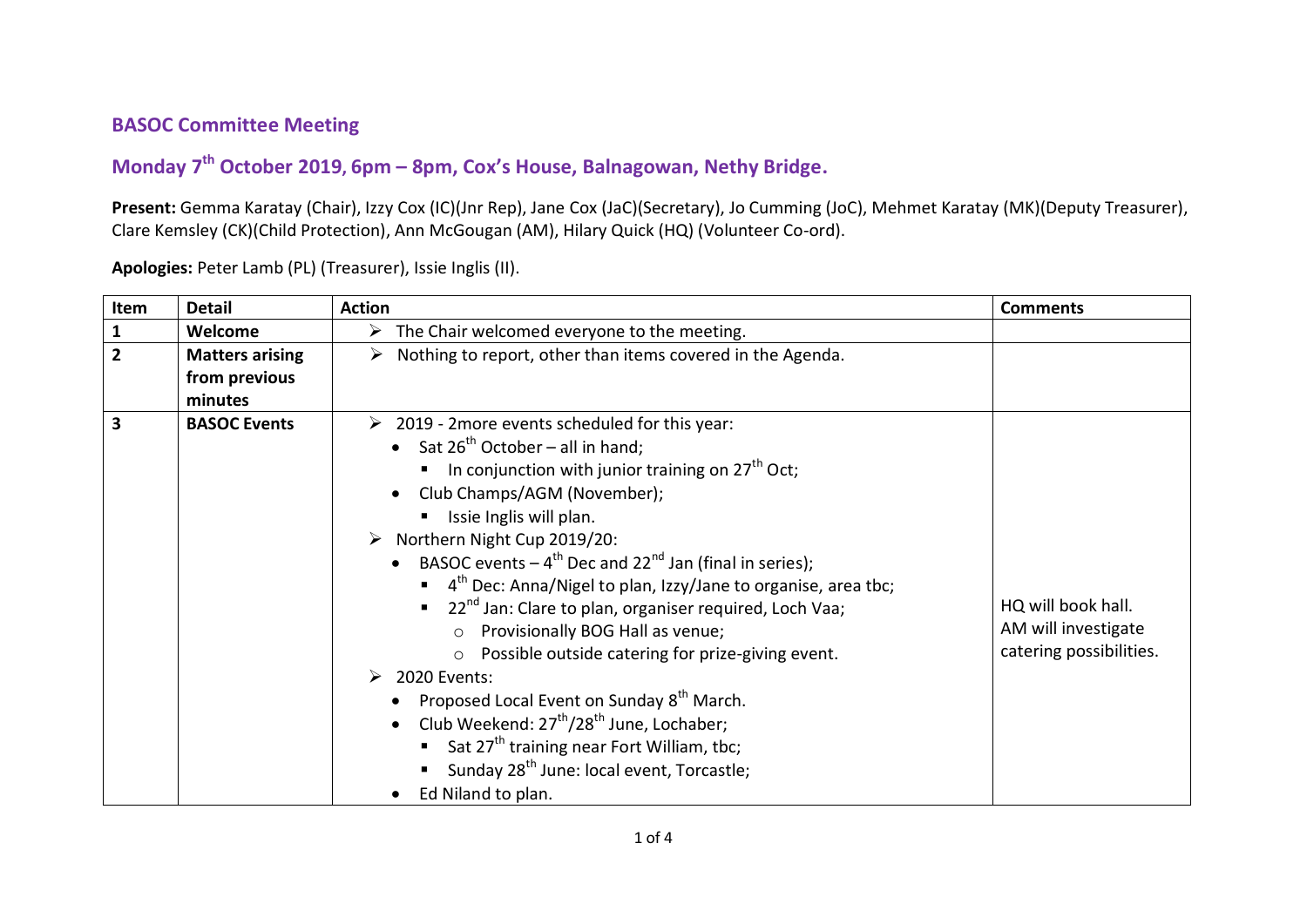| Item         | <b>Detail</b>                                | <b>Action</b>                                                                                                                                                                                                                                                                                                                                                                                                                                                                                                                                                                                                                                                               | <b>Comments</b> |
|--------------|----------------------------------------------|-----------------------------------------------------------------------------------------------------------------------------------------------------------------------------------------------------------------------------------------------------------------------------------------------------------------------------------------------------------------------------------------------------------------------------------------------------------------------------------------------------------------------------------------------------------------------------------------------------------------------------------------------------------------------------|-----------------|
| 3<br>(contd) | <b>BASOC Events</b><br>(contd)               | <b>WOLF Weekend:</b><br>Saturday 26 <sup>th</sup> September: Middle Distance, Heathfield;<br>Saturday $26^{th}$ September: Sprint, Grantown.<br>■ Sunday 27 <sup>th</sup> September: SOL, Anagach (INVOC).                                                                                                                                                                                                                                                                                                                                                                                                                                                                  |                 |
| 4            | Tues=0                                       | Faith Kenyon is planning the next 2 Tuesdays in October @ Inshriach.<br>➤<br>$\triangleright$ The first Dark O is Tuesday 5 <sup>th</sup> November;<br>Planned by Hilary/evening organiser Ann.<br>> 12/19/26 November: Loch Vaa SW: organised/planned by Lynne.<br>> Tuesday evenings in December/January will move indoors, as NNC takes<br>place on Wednesday evenings;<br>3/Dec: talent techniques;<br>10/Dec: organiser's workshop;<br>17/Dec: Social tbc - organised by The Coxes;<br>24 & 31 Dec tbd.<br>• 7 & 28 Jan: Pilates sessions.<br>Tues Feb 4 <sup>th</sup> : back outside @ Laggan.<br>$\triangleright$ Day O resumes Tuesday 31 <sup>st</sup> March 2020. |                 |
| 5            | Junior Inter-<br><b>Areas &amp; Training</b> | $\triangleright$ BASOC is hosting junior training on Sunday 27 <sup>th</sup> October;<br>Use of BOG Hall parking, and access to toilets first thing;<br>Booking form on-line for training, but only 1 booking so far;<br>Min. of 4 attendees or training will be cancelled.<br>> Junior Inter-Area Competition Weekend is $9^{th}/10^{th}$ November,<br>Aberdeenshire.<br>One BASOC junior attending.<br>Secretary to check with SOA regarding maps invoice.<br>$\bullet$                                                                                                                                                                                                   | Sec             |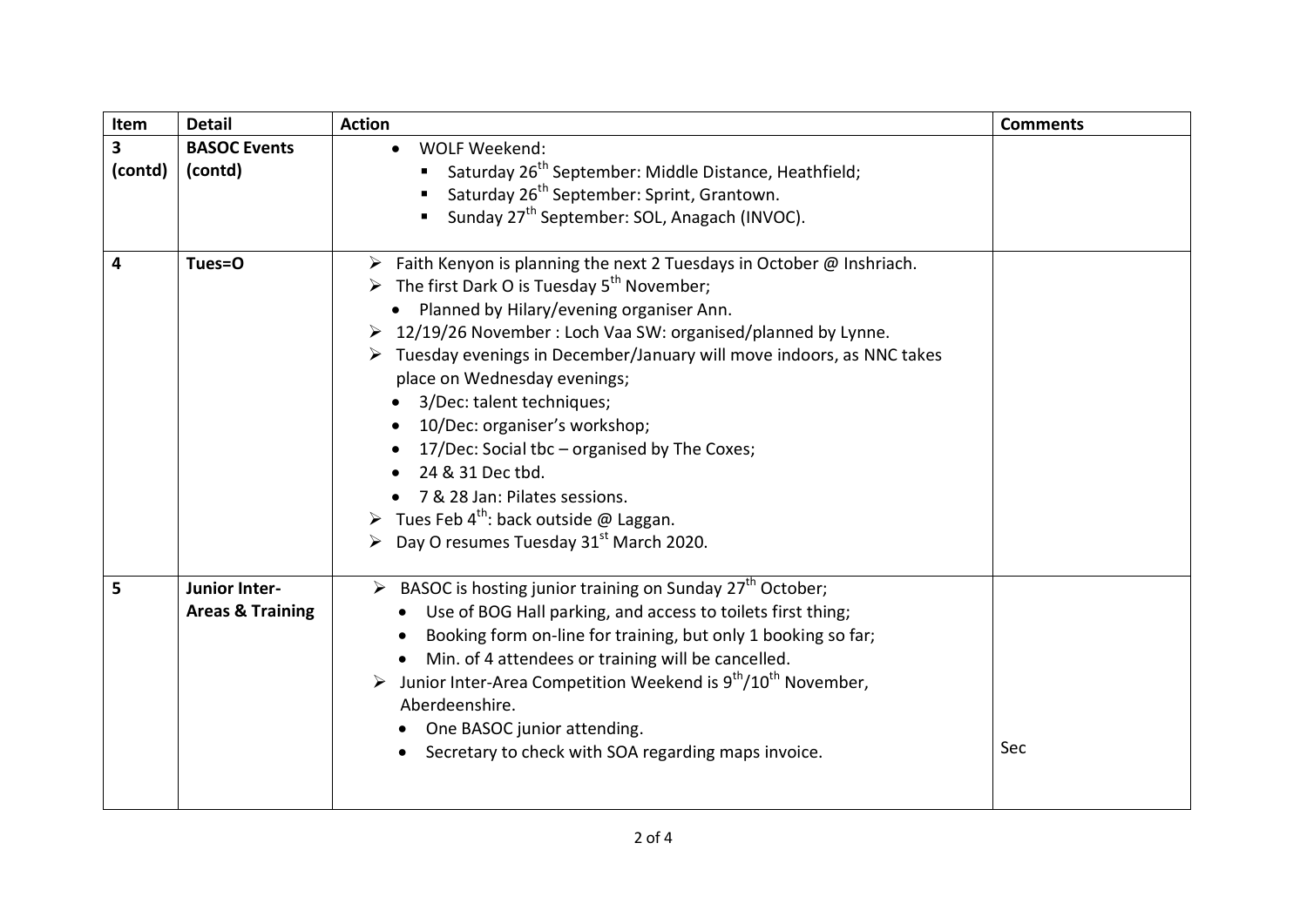| Item | <b>Detail</b>                                                                                                                                                                                          | <b>Action</b>                                                                                                                                                                                                                                                                                                                                                                                                                                                                                                                                                    | <b>Comments</b>      |
|------|--------------------------------------------------------------------------------------------------------------------------------------------------------------------------------------------------------|------------------------------------------------------------------------------------------------------------------------------------------------------------------------------------------------------------------------------------------------------------------------------------------------------------------------------------------------------------------------------------------------------------------------------------------------------------------------------------------------------------------------------------------------------------------|----------------------|
| 6    | <b>BASOC Social</b>                                                                                                                                                                                    | > November: AGM;<br>December: Something Christmassy - organised by the Coxes;                                                                                                                                                                                                                                                                                                                                                                                                                                                                                    | <b>JaC</b>           |
|      |                                                                                                                                                                                                        | January: Burns Supper after NNC (22 <sup>nd</sup> ).                                                                                                                                                                                                                                                                                                                                                                                                                                                                                                             |                      |
| 7    | <b>Communications</b><br>> The Committee decided that Google Docs might be a better option for<br>sharing information; documents will be made available for the Committee to<br>trial and report back. |                                                                                                                                                                                                                                                                                                                                                                                                                                                                                                                                                                  |                      |
| 8    | <b>Funding</b>                                                                                                                                                                                         | $\triangleright$ The Funding sub-committee is looking at the updated wish-list from the<br>Committee.                                                                                                                                                                                                                                                                                                                                                                                                                                                            |                      |
| 9    | <b>Permissions</b><br><b>Update</b>                                                                                                                                                                    | Bank signatories/online banking: ongoing.<br>$\blacktriangleright$                                                                                                                                                                                                                                                                                                                                                                                                                                                                                               | MK                   |
| 10   | <b>AGM</b>                                                                                                                                                                                             | $\triangleright$ Date set for Saturday 2 <sup>nd</sup> November 2019:<br>Location: Carrbridge Community Hall;<br>Club Champs - Issie Inglis planning;<br>There will be a 'bring a dish' lunch after the Club Champs and before the<br>AGM.<br>The Committee is looking for a volunteer to act as Membership<br>Secretary.                                                                                                                                                                                                                                        | Ш                    |
| 11   | <b>AOB</b>                                                                                                                                                                                             | > Child Protection:<br>Nothing to report.<br>The Chair will respond to the BOF Club return $-$ no change until after the<br>AGM.<br>Facebook: Jane Pottie, Izzy Cox & Anna Cox will be given access to post the<br><b>BASOC Facebook page;</b><br>• The Facebook preview panel will be reinstated on the website.<br>$\triangleright$ The Committee looked at the SOA competition review and collated responses<br>- Chair will reply on behalf of the Committee.<br>MAROC would like to use Loch Vaa and Beachan Wood for junior training on<br>18/19 November; | GK<br>HQ<br>GK<br>GK |